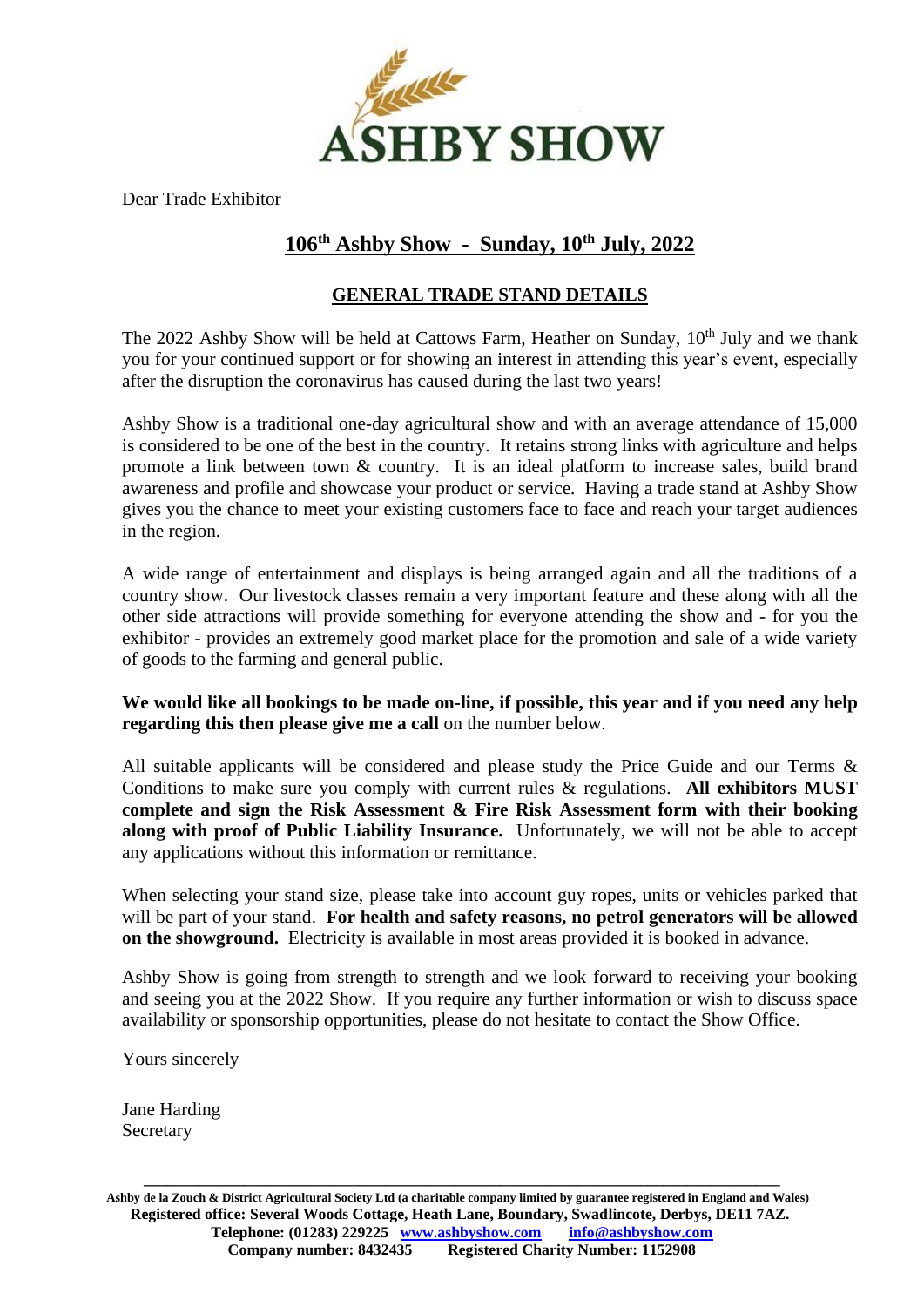# **ASHBY-DE-LA-ZOUCH & DISTRICT AGRICULTURAL SOCIETY**

#### **Terms & Conditions covering Trade Stands, Exhibits & Exhibitors**

- 1. **Application:** Exhibitors of agricultural machinery and miscellaneous goods must complete the on-line Trade Stand Form, Risk & Fire Risk Assessment Forms. Once the booking has been accepted, an invoice will be sent by email and payment must be made before the booking is confirmed. Every Exhibitor shall be deemed to have read and understood these Terms & Conditions. Early application is advised as sites are limited and will be allocated on a first come first served basis. Receipted invoices will be issued on receipt of payment. The Ashby Agricultural Society reserves the right to re-position trade stands at any time before or during the Show.
- 2. **Exhibitor's Responsibilities:** The Society will not be responsible in any way for any article, plant, machinery or object of any kind exhibited on the Showground. The Exhibitor shall assume full responsibility therefore, including liability for all claims arising out of the exhibition, handling or housing of such exhibits and the conduct of the Stand generally. The Exhibitor shall indemnify the Society against all claims, damages or expenses whatsoever in any way arising out of the presence of the Exhibitor or his exhibits on the Showground. Acceptance of the foregoing provisions shall be a Condition of Entry. Exhibitors **MUST** take out Comprehensive Insurance for Public Liability, Products Liability & all other risks, including Fire & Loss of Business not only as regards their own property, but also against any third-party claims. Any exhibitor employing people **MUST** have Employer's Liability Insurance to satisfy Health & Safety requirements.
- 3. **Cancellation of Space:** All persons who have booked and paid for stands and subsequently cancel the booking or fail to exhibit shall forfeit all fees and charges paid. The Society reserves the right to sub-let such space.
- 4. **Sub-Letting or splitting stands.** Sites may not be transferred and no Exhibitor shall sublet or exchange or part with the possession of the site or stand allocated to him, without the written authority of the Secretary.
- 5. **Allocation of Exhibitor Tickets:** Exhibitors will be sent automated tickets and vehicle passes via email as stated on the Trade Stand Price Guide Form. Please note that no one will be allowed onto the showground without showing their ticket or vehicle pass. Under no circumstances will refunds be made to trade exhibitors or their staff that arrive at the entrance without tickets and have to pay to gain admission to the Show at the full rate.
- 6. **Card Payments:** For a good signal to take card payments, it is advisable to be on an EE network.
- 7. **Site Preparation & Completion:** Outside Trade Stand exhibitors may begin preparation of their site on the Wednesday prior to the Show and the following days. Exhibitors wishing to bring exhibits to their stands on the morning of the Show may do so, but not later than 7.30am, by which time all stands must be completed. **The staging of all stands must be completed by 8.30am on the day of the Show.**
- 8. **Temporary Structures:** Any temporary structures, including tents, gazebos, etc, must be securely fastened and guy ropes or fastening down straps must be protected to avoid injury to the general public. Any flagpoles, banners or any other such structures, above 2 metres must be securely anchored. All stands will be inspected on the day of the Show by the Health & Safety Representative from the Show Committee.
- 9. **Dismantling of Stands:** Exhibitors must not commence dismantling any part of their trade stand exhibit before 5.00pm, without the permission of a Society Officer. No vehicles will be admitted to the Showground between 7.30am and 5.00pm on Show Day. No vehicle either delivering or collecting goods on the Showground shall be driven at speeds in excess of 10mph.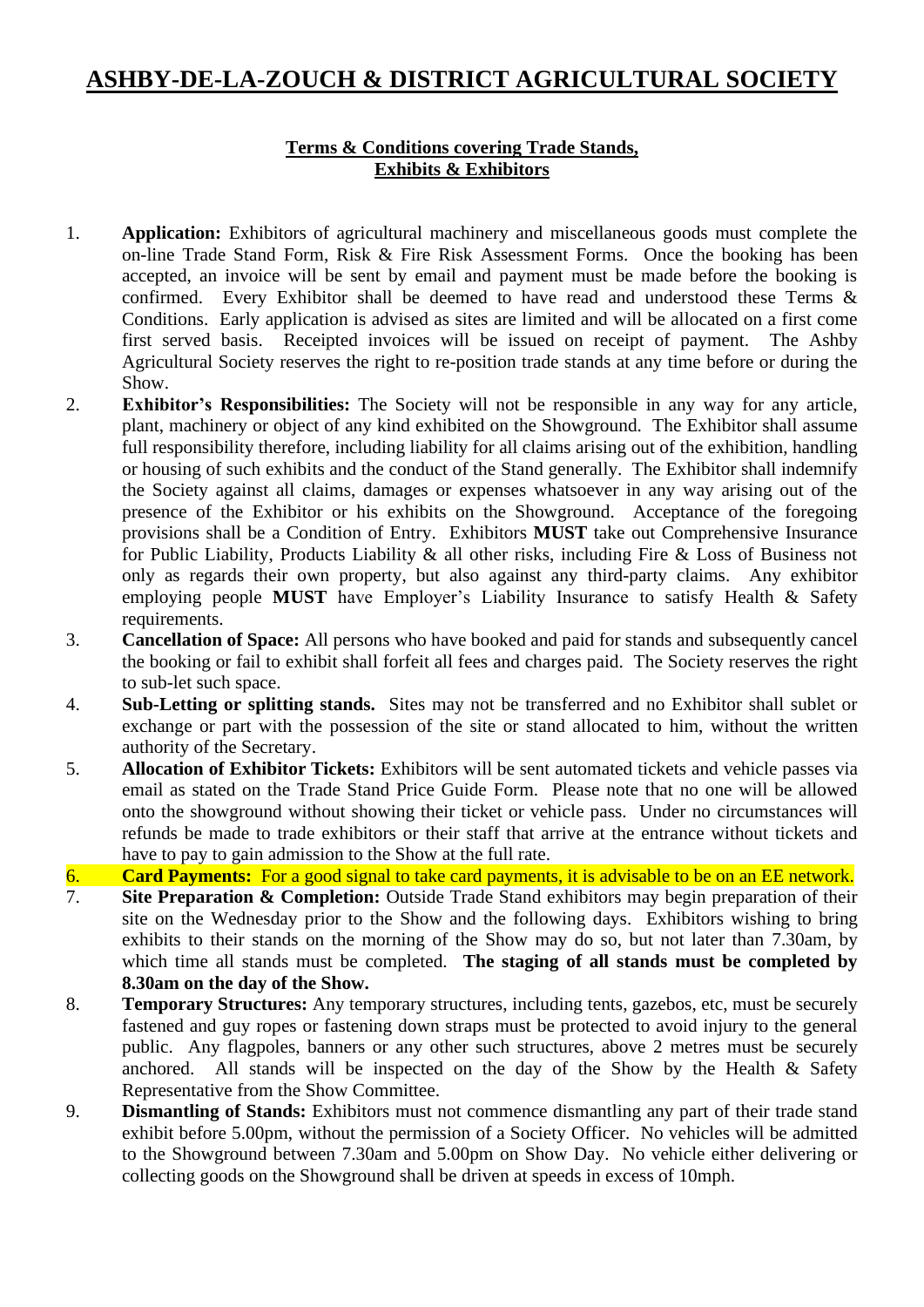- 10. **Parking:** When staff or volunteers have finished setting up stands, all vehicles must be removed from the showground and taken to the carparks provided. **All vehicles, which are not part of the stand, must be removed from the Show area by 8.00am. Any late arrivals will not be allowed on the showground after this time and will have to carry their exhibits from the allotted carparks.** Staff or volunteers 'manning' your stand on Show Day must park in the public car parks. A Trade Exhibitors pass does not allow the vehicle to remain in the Show area or avenues after 8.00am, except when the vehicle is part of a display. **No parking will be allowed in the show area or avenues during the Show** and, in the interests of safety, the Ground Stewards will strictly enforce this Rule. Exhibitors should inform their staff and contractors of these Rules. The Showground must be cleared by dusk on Monday,  $11<sup>th</sup>$  July, 2022. Exhibitors are strongly encouraged to display their name on their stands.
- 11. **Stand Sizes:** Please make sure you have booked the correct size of stand you require, both width and depth. Where tents are to be erected, sufficient space must be booked to include tent guy ropes, as these cannot be allowed to project outside the area booked. Allowance must be made for vehicles and trailers, which are part of the exhibit, and also trailer drawbars. Please note sites are in the open, on grass.
- 12. **Hire Equipment:** Chairs and 6ft trestle tables can be supplied on hire, provided that they are booked and paid for in advance. Please note that there is no Public Telephone on the Showground. Water will be available on site. Marquees will not be booked through the Society, however contact details will be given if needed.
- 13. **Security:** Although security staff will be on the Showground overnight on Wednesday, 6<sup>th</sup> July -Sunday, 10<sup>th</sup> July, exhibitors are solely responsible for the safe custody of their property. The Society and its Officers and Staff disclaim any responsibility and all liability in respect of loss (including damage, theft, fire, accident, etc). The Society strongly recommends that all Trade Exhibitors arrange adequate insurance to cover any loss.
- 14. **Turf & Grass Cutting:** Exhibitors will not be allowed to remove turf or dig up ground in any part of the Show area, without the permission of a Society Officer. All holes must be filled in after use and turf replaced in a satisfactory manner. Exhibitors are responsible for the cutting of grass on their stand. All rubbish must be placed in receptacles provided for the purpose.
- 15. **Electricity:** Exhibitors requiring electricity should order this at the time of booking their Stand. An electric booking form is enclosed. **PETROL GENERATORS ARE NOT ALLOWED.**
- 16. **Mobile Electrical Equipment:** All electrical equipment used on the show ground must be Portable Appliance Tested (PAT). Any equipment found by the electrical contractor or society officers to be defective/non-compliant will cause power supply to be removed without refund.
- 17. **Cheap Jack, Hawkers & Canvassers:** The Society and/or its appointed Officers have the power to expel from the Showground any Exhibitors or their representatives who shall call attention to their goods in a manner which may cause annoyance. Vendors of cheapjack articles, hawkers, commercial photographers and similar persons are not permitted to exhibit, and the selling of goods by auction, shouting or annoying behaviour is strictly forbidden. Canvassing of the general public in the avenues or car parks by issuing promotional leaflets, collecting monies, personal data or market research information is also forbidden.
- 18. **Food & Catering:** No exhibitor other than the Society's appointed caterers and stands in the Marquees are allowed to sell food or drinks for consumption on the Showground or Car Parks or any area controlled by this Society on Show Day. The sale of ice cream, food and drinks will be strictly prohibited, unless this Society or its contractors have previously granted the Exhibitor a concession in writing. Exhibitors are at liberty to make such arrangements regarding hospitality catering on their own stands as they may wish but they must conform to Food Hygiene Regulations. Any food and drinks must be given away free to their invited guests, and not sold.
- 19. **Livestock on Stands:** The Society must be notified in writing of any livestock brought into the Showground for exhibition on a stand. All livestock subject to movement control or disease-free certification must be accompanied by appropriate documentation from the relevant authorities and it is the responsibility of the Exhibitor to obtain such documentation. The same guidelines, regulations and health schemes apply to animals housed on trade stands as to all other livestock at the Show. Where livestock are exhibited, stand holders will be responsible for providing handwashing facilities or approved wipes or gels and should advise the public to wash their hands after touching livestock. Livestock must not be left unattended at any time.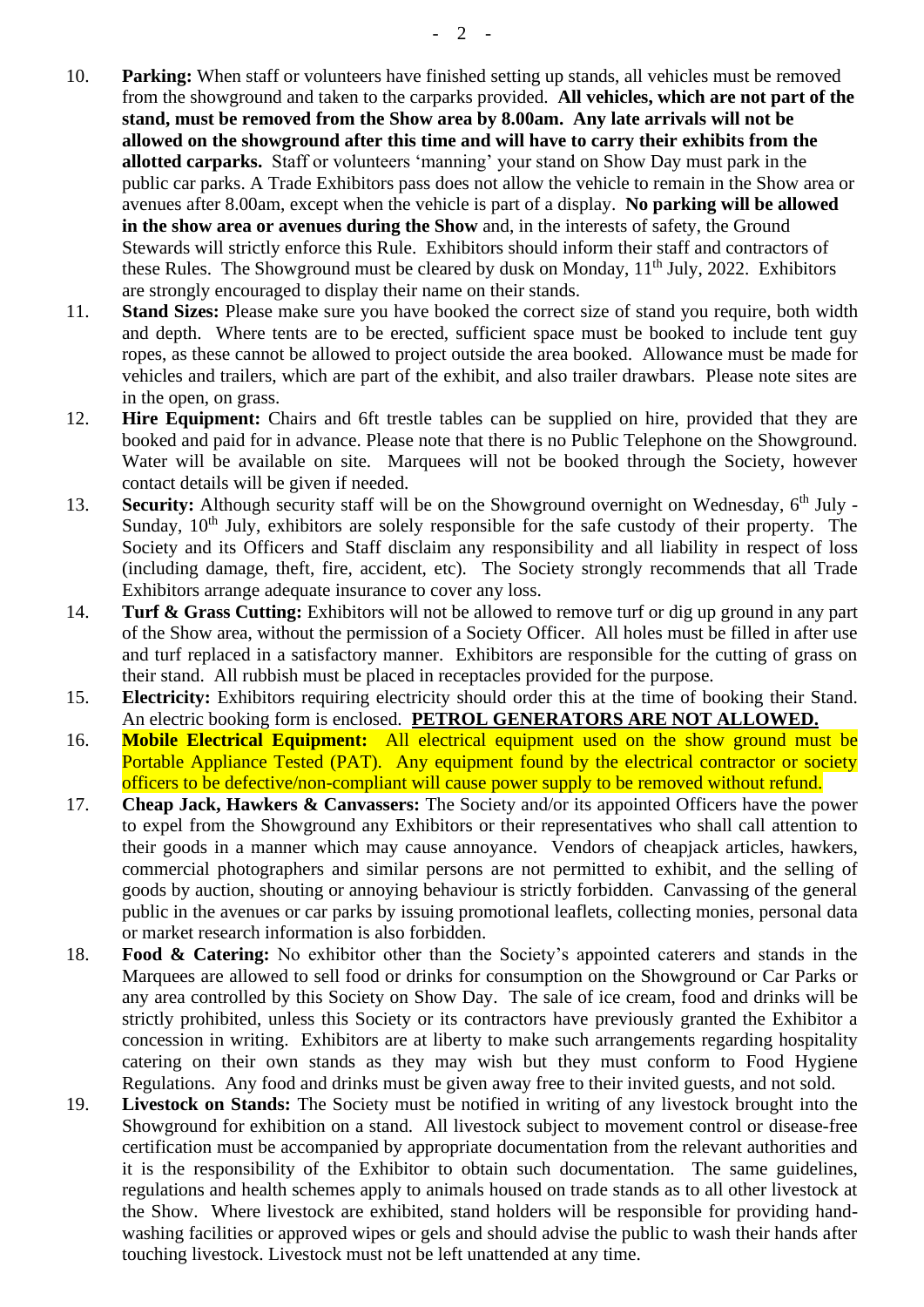- 20. **Machinery in Motion:** Regulations applicable to machinery in motion, engines etc. a) only smokeless fuel will be permitted. b) All exhibits containing moving parts must be fitted with guards to comply with Standard Safety Regulations governing the particular exhibit. c) All shafting, belts, gearing or anything, which might be dangerous to the public, must be fitted with adequate guards. All tractors or power units fitted with implements or attachments, if working, must be effectively protected. d) While the Society reserves to itself the right of excluding any petroleum or spirit it may deem unsafe it in no way relieves the Exhibitor from responsibility in the event of an accident or fire. Exhibitors must conform to the Regulations relating to the transport of petroleum and the precautions to be taken against fire. e) Exhibitors of chainsaws may only give working demonstrations if special permission in writing is given by the Secretary. Such demonstrations must have adequate barriers to keep the public at a safe distance (at least 2 metres). To comply with regulations, a Health & Safety Risk Assessment form must be completed, signed and returned with this booking form.
- 21. **Fire Safety:** a) All exhibitors are required to supply a suitable fire extinguisher/s in the interests of fire precautions. b) All stands using bottle gas are required to have the installation checked by a qualified fitter to ensure that the apparatus is safely installed. Exhibitors must comply with the Health & Safety Executive Guidance Note CS8 (Small-scale storage & display of LPG at retail premises). The Society reserves the right of inspection by one of its Officials or a representative of the Civilian Fire Service of all marquees, stands and occupied areas, to ensure maximum safety against fire. Any decision made by the Society on the matters must be accepted as final. The Officials shall have the full authority to order the use of any appliance(s) or equipment to be discontinued immediately if in their opinion this constitutes a danger. c) Exhibitors will realise that these precautions are necessary in the interest both of themselves and the general public. d) Exhibitors must insure against fire, not only as regards their own property but against Third Party Claims.
- 22. **Disclaimer of Liability:** The Show, its' Officers or Servants shall not be responsible for any accident, damage or loss, however caused, that may occur to any exhibitor, or his servant, or to any article, animal or property brought into the Showground, or while entering or leaving the Showground. Each exhibitor shall be solely responsible for any loss, injury or damage that may be done to or occasioned by, arising from any machinery or other article, or any animal, or property exhibited by him. It is a condition of entry that each exhibitor shall indemnify and hold harmless the Show, the Society, its' Officers or Servants, from and against all actions, suits, expenses and claims on account of such damage, injury or loss.
- 23. **Right of Refusal or Removal:** The Society, through their Chairman, shall have full and free right to refuse to accept any entry, to cancel any entry after being made and accepted, to refuse admission to the Showground of any proposed exhibit and/or to remove, or order to be removed, at the risk and expense of the owner thereof any exhibit which has been admitted to the Showground. There shall be no obligation upon the Society or Show Committee to make or offer any explanation or reason for any such action and the Society or Show Committee shall not incur any liability or responsibility in this matter.
- 24. **Stop & Search:** The Society reserves the right to stop and search all vehicles entering or leaving the Showground.
- 25. **Postponement or Abandonment:** Exhibitors shall not have any claim against the Society or any member of the Society in respect of any loss or damage whatsoever consequent upon the Show or any part of it failing (for whatever reason) to be held or having to be abandoned.
- 26. **Compliance:** All Trade Stand exhibitors must be compliant with all current legislation and regulations relating to their business and the exhibiting of their business.
- 27. **Rules & Regulations:** All exhibitors and their representatives, entering the Showground, will be subject to the Rules and Regulations of the Society, which they are deemed to have accepted, and also to instructions of the Society's Officers and Staff.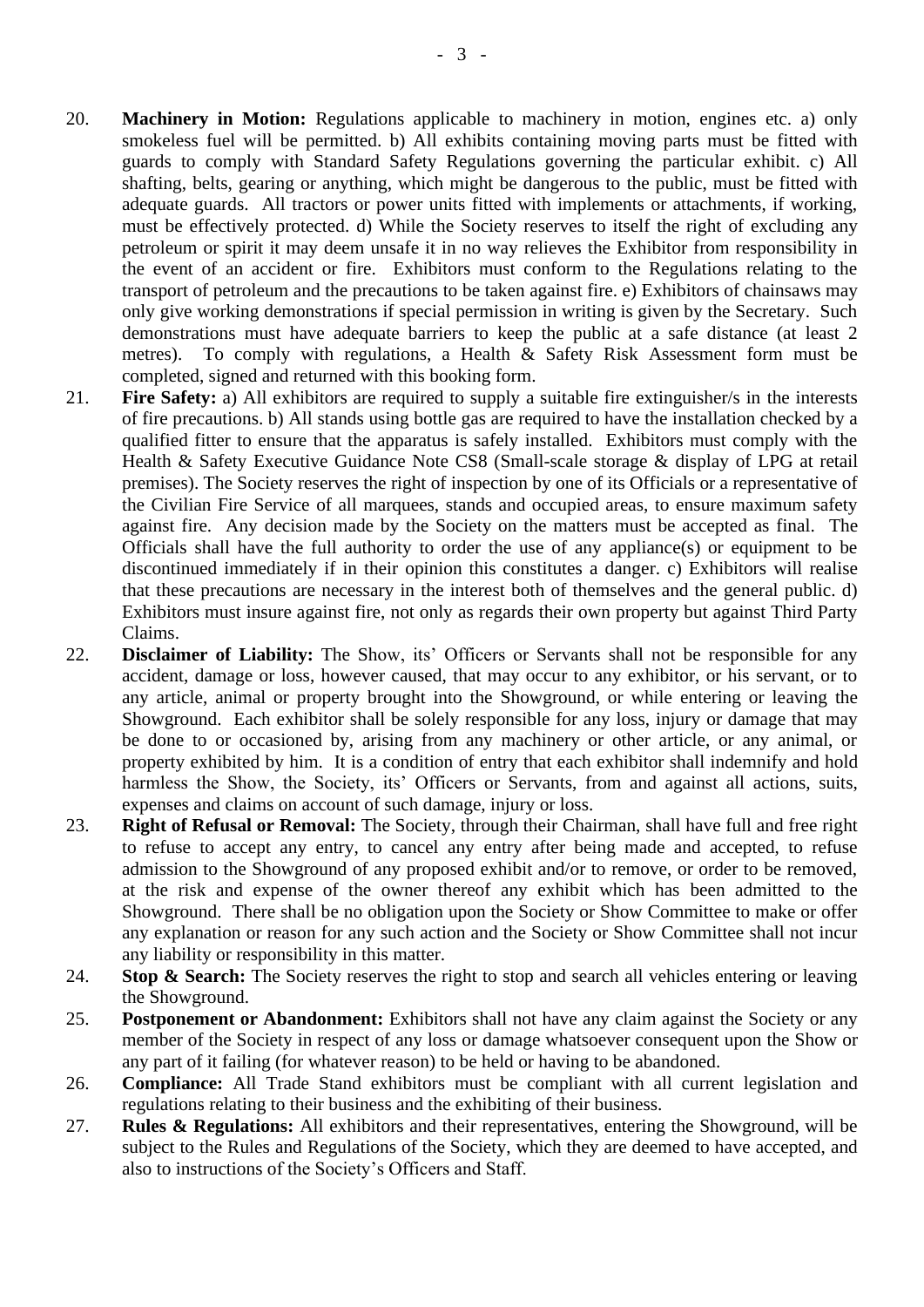## **Risk Assessment Guidelines**

Guidelines for Trade Stand Exhibitors, all of who **MUST** complete the on-line Risk Assessment & Fire Risk Assessment forms with their applications.

Using the guidelines shown below please consider what risk there is to those building up Trade Stands and to members of the public during the Show. Outline the steps you propose to take to minimise that risk on the Risk Assessment form.

|                                                                                                                                                                                       | HAZARD (please use as a guide to complete 'hazard' column on risk assessment form)                                                                                                                                                                                                                                                                                    |
|---------------------------------------------------------------------------------------------------------------------------------------------------------------------------------------|-----------------------------------------------------------------------------------------------------------------------------------------------------------------------------------------------------------------------------------------------------------------------------------------------------------------------------------------------------------------------|
| Look only for hazards, which<br>you could reasonably expect to<br>result in significant harm under<br>conditions<br>the<br>in<br>your<br>workplace.<br>Use these examples as a guide. | ∗<br>Slipping/tripping hazards * Chemicals (e.g. Battery acid)<br>* Moving parts of machinery (e.g. Blades) * Work at height (e.g.<br>from mezzanine floors) * Pressure systems *Vehicles (e.g. fork-lift)<br>trucks) * Electricity * Dust (eg from grinding) * Fumes (e.g.<br>vehicle engines) * Manual handling * Noise * Livestock on stand<br>* Lifting operation |
| Fire Hazard                                                                                                                                                                           | Combustible materials (rubbish, flammable substances, LPG etc) and<br>ignition sources (flames, smoking etc)                                                                                                                                                                                                                                                          |

**WHO MIGHT BE HARMED?** (Please use as a guide to complete 'persons at risk' column on risk assessment form) There is no need to list individuals by name – just think about groups of people doing similar work or who may be affected, eg • Office staff, Maintenance personnel, contractors • People sharing your work place – Operators, cleaners, members of the public **Pay particular attention to:** • Staff with disabilities, visitors, inexperienced staff • Lone workers – they may be more vulnerable **Is more needed to control the risk?** (Please use as a guide to complete 'controls to minimise risk' column on risk assessment form) **For the hazards listed, do the precautions already taken:-** \* Meet the standards set by a legal requirement? \* Comply with a recognised industry standard? \* Represent good practice \* Reduce risk as far as reasonably practicable? **Have you provided:-** \* Adequate information, instruction or training? \* Adequate systems or procedures? \* In case of fire, a means of escape - Fire detection and alarms - Fire fighting equipment Fire evacuation plan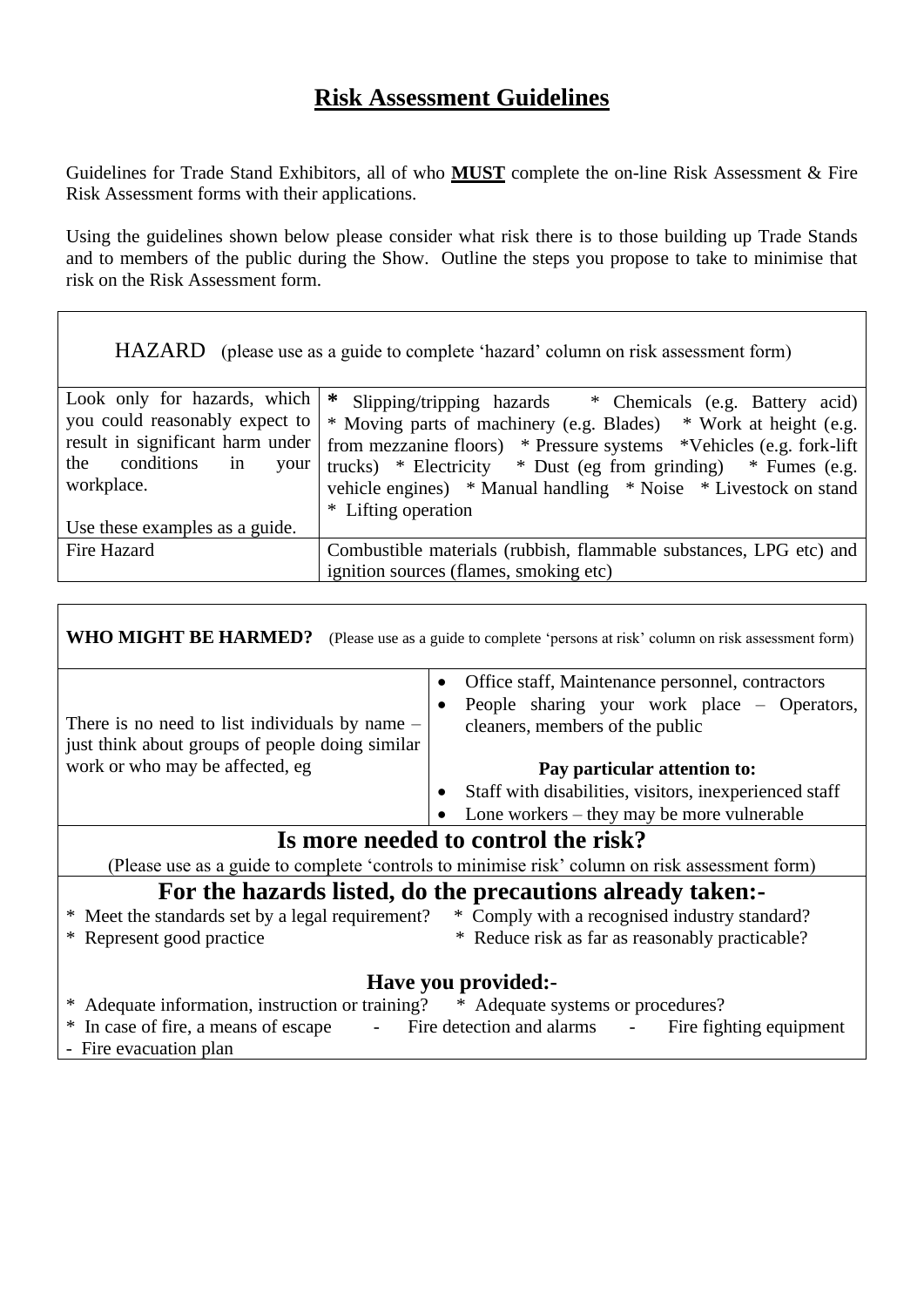# **Open Trade Stand**

### **Price Guide**

| <b>METRES</b> | <b>OPEN TRADE</b> | <b>TICKETS</b> | <b>CAR PASSES</b>                               |
|---------------|-------------------|----------------|-------------------------------------------------|
| F x D         | £                 |                |                                                 |
| 3 X 6         | 80.00             | $\mathbf{2}$   | $\mathbf{1}$                                    |
| 6 X 6         | 155.00            | $\overline{4}$ | $\overline{c}$                                  |
| 9 X 6         | 215.00            | $\overline{4}$ |                                                 |
| 12 X 6        | 275.00            | $\overline{4}$ |                                                 |
| 15 X 6        | 340.00            | 6              | $\begin{array}{c} 2 \\ 2 \\ 3 \\ 3 \end{array}$ |
| 18 X 6        | 405.00            | 6              |                                                 |
| 6 X<br>9      | 170.00            | $\overline{4}$ | $\overline{c}$                                  |
| 9 X 9         | 245.00            | $\overline{4}$ |                                                 |
| 12 X<br>9     | 315.00            | 6              | $\begin{array}{c} 2 \\ 3 \\ 3 \\ 3 \end{array}$ |
| 15 X 9        | 395.00            | 6              |                                                 |
| 18 X<br>9     | 465.00            | 6              |                                                 |
| 21 X 9        | 540.00            | 8              | $\overline{4}$                                  |
| 24 X<br>9     | 615.00            | 8              | $\overline{\mathcal{L}}$                        |
| 27 X 9        | 640.00            | 10             | $\frac{5}{5}$                                   |
| 30 X 9        | 665.00            | 10             |                                                 |
| 6 X 12        | 195.00            | $\overline{4}$ |                                                 |
| 9 X 12        | 275.00            | 6              | $\frac{2}{3}$                                   |
| 12 X 12       | 360.00            | 6              | $\overline{3}$                                  |
| 15 X 12       | 445.00            | 8              | $\overline{4}$                                  |
| 18 X 12       | 530.00            | 8              | $\overline{4}$                                  |
| 21 X 12       | 615.00            | 8              | $\overline{4}$                                  |
| 24 X 12       | 695.00            | 10             | 5                                               |
| 24 X 21       | 1295.00           | 18             | 9                                               |

- All exhibitors must complete the risk assessment form before their application can be accepted.
- All trade stands booked must include room for guy ropes and vehicles, which form part of the stand.
- No stand will be accepted unless accompanied by the appropriate fees.
- Sale of foodstuffs & drinks from stands is prohibited. Catering stands are strictly by invitation only.

### **Please note that a 5% surcharge must be added to trade stands on the Main Ring**

*(Main Ring stands must have previously been agreed and accepted)*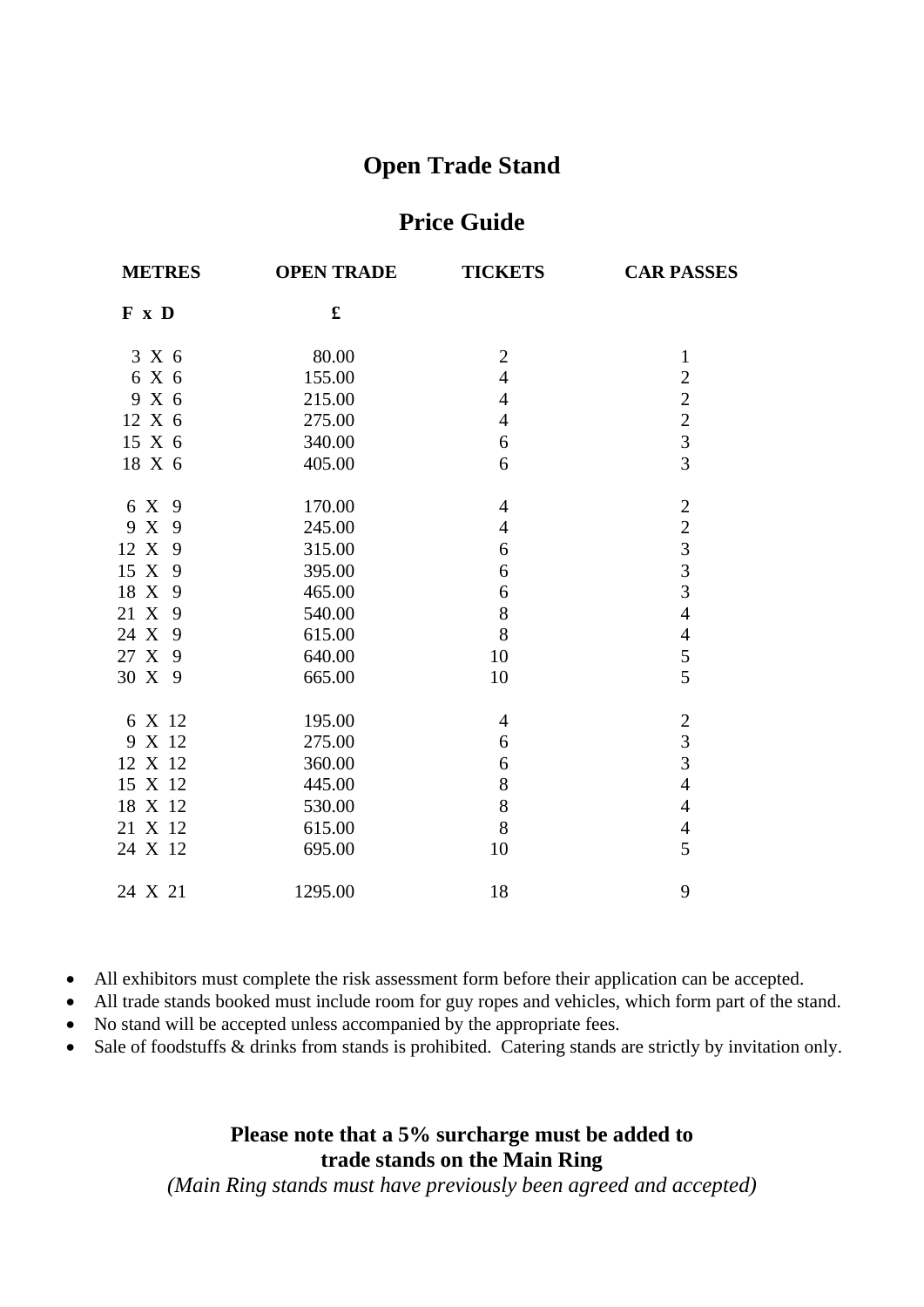# **Furniture Hire**

If you require furniture for your stand, please book items when you make your on-line booking. The prices per item are below:-

 $6'$  x 2' trestle tables  $\omega$  £15.00 Chairs – Samsonite folding  $@$  £10.00 Tables – 2' round aluminium  $\omega$  £15.00  $Chairs = \text{aluminium}$   $@ f10.00$ 

For information on Marquee Hire please contact the Secretary on 01283 229225

# **Show Guide Advertising**

Taking out an advert is a cost-effective way of enhancing your presence at Ashby Show by bringing your name to the attention of thousands of visitors. Our A5 Showguide is going from strength to strength after its introduction in 2010. The **free** full-colour Show Guide will include full trade stand listings, entertainment timetable, showground map and lots of other key information. It is a quality publication that is retained for future reference long after the Show.

#### **The guide will be given out free to all visitors on Show Day.**

| <b>Advert Size</b> | - A5 Booklet - Full Colour                            |          |
|--------------------|-------------------------------------------------------|----------|
| <b>Full Page</b>   | $-128$ mm wide x 190 mm high                          | $-$ £195 |
| <b>Half Page</b>   | $-128$ mm wide x 92.50 mm high                        | $-$ £135 |
|                    | <b>Quarter Page</b> - $61.50$ mm wide x 92.50 mm high | $-$ £65  |

Please book and reserve your advert with your Trade Stand application form and you will be contacted later for your advert details.

### **Banner Advertising**

An eye-catching way of advertising your Company at the Show is by displaying a banner in the Main Ring or one of our Show Rings. The cost per banner will be £100 for the main ring and £50 for all other areas around the show ground. The quantity and fee should be added to your Trade Stand booking form.